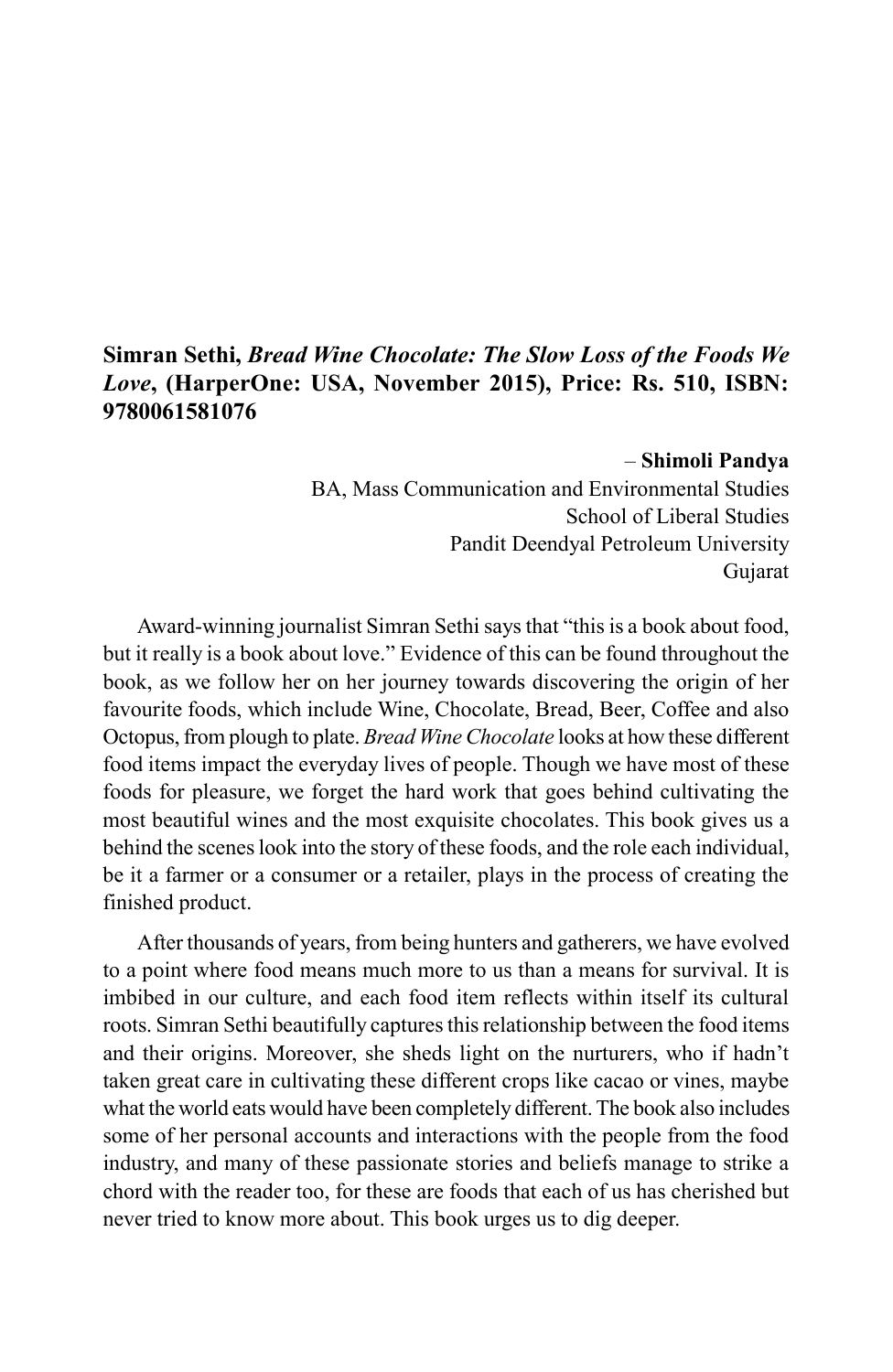One of the other major topics that the author sheds light on is the loss of biodiversity. Humans have always had a tendency to lean towards uniformity. The same is true for food too. Farmers prefer to grow crops which can give them the best yield and better money, and corporations and food giants need their products to taste the same, no matter which corner of the world you buy them from. This chase for uniformity has led to an increasing amount of preference for the same foods, as a result of which, genetic biodiversity is decreasing. The author talks about different varieties of crops, including fruits and vegetables, which are now at risk. Additionally, the book talks about how due to planting the same crop, and not allowing different varieties to grow, we are moving towards a world where fewer varieties exist, extinction is common.

A very interesting point that the author mentions here is that of monoculture. Growing the same crops on the same land, year after year, is more harmful than beneficial, as it takes away the soil nutrients and put the crop at a greater risk of failure or being affected by an epidemic. The opening lines on the cover describe what the author is trying to say perfectly,

what we do know is that food is beginning to look and taste the same, whether you're strolling through a San Francisco farmers market, at a Midwestern potluck – or a McDonald's in India. Ninety-five percent of the world's calories now come from only 30 species, and a closer look at America's cornucopia of grocery store options reveals that our foods are primarily made up of only corn, wheat, rice, palm oil, and soybeans. Food itself – the most delicious, diverse varieties of food – is being lost, slowly and irrevocably.

The book is divided into seven main sections, the first of which focuses on biodiversity and taste, and the subsequent sections each centre on Wine, Chocolate, Coffee, Beer, Bread and Octopus respectively. We are transported to the vineyards of California, and through the next few pages, it is evident that sometimes, local foods can lead to a better and an enriching experience. In this section the author meets winemakers and restaurant owners, who believe in the power of the grape, and who, through great care have chosen the best varieties of grapes over the years to make wine that is not just a part of the main uniform product, but something which is rich in flavour and 'terroir'.

Chocolate is one of the world's most beloved food items, but very few know where it actually comes from. The next section takes us on a fascinating journey to the Cacao plantations in Ecuador, where the plants are harvested, turned into cocoa and finally, chocolate as we know it. The transforming power of coffee, bread and all other food items shouldn't be underestimated because it is important